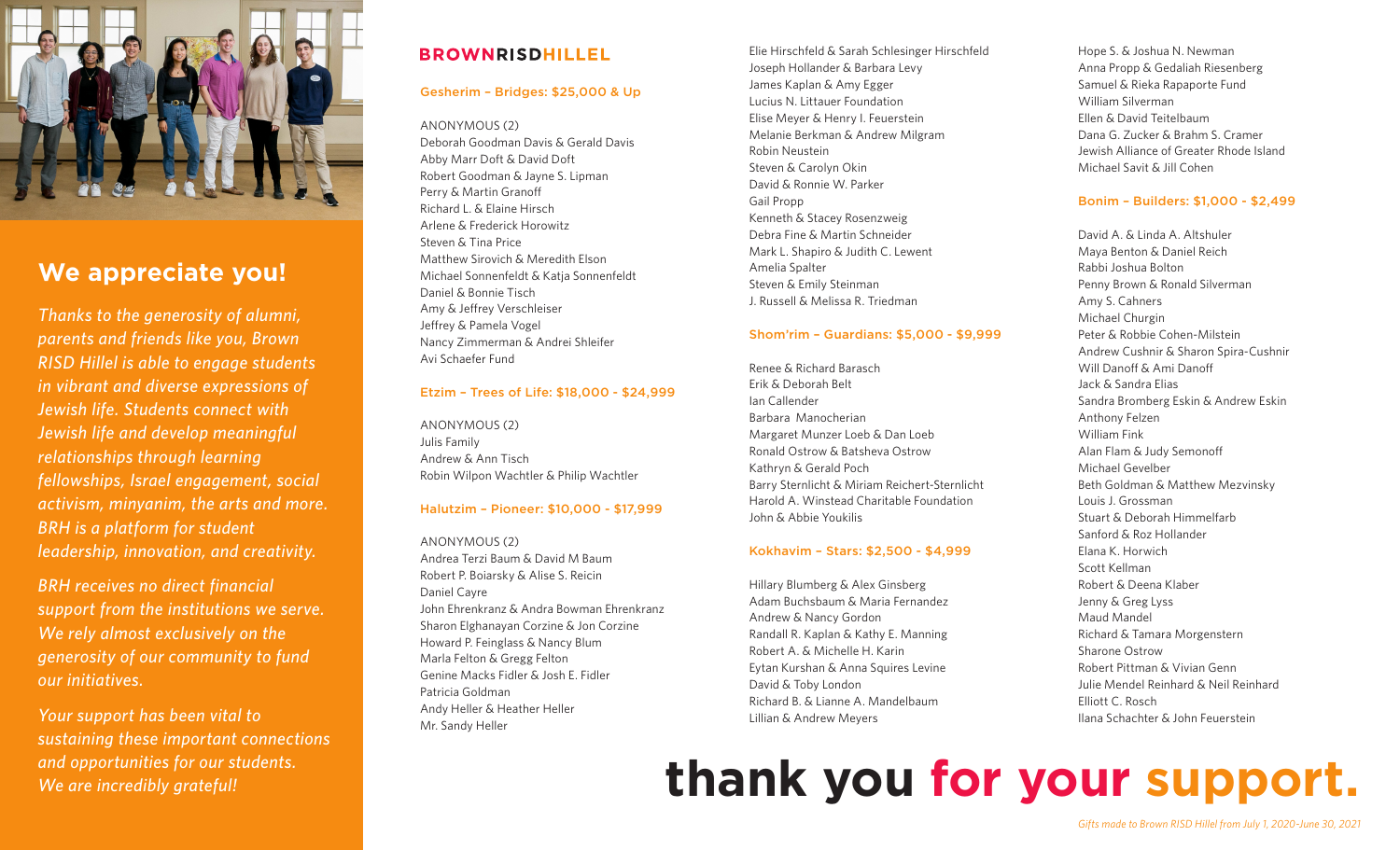Howard Schornstein & Iris Schornstein John M. Shapiro & Shonni J. Silverberg Robin Shaw & Julie Higashi Steven M. Sherman & Leslie Lipka Stuart & Josie Shiff William & Susan Sikov Stephanie & Brian Singer Zvi Slav & Zipora Slav David A. Stein & Meg A. Rosenblatt Daniel Steinberg Edward Steinfeld & Zhuqing Li Anna Stern Serviansky & Daniel Serviansky Joshua Swidler Lawrence H. Title Ann Weiner The Jewish Federations of North America

#### Tom'khim – Supporters: \$500 - \$999

Howard Bass & Stacy Waldman Bass Marli Bergner John M. Blacher Randall Blumenstein & Marci Gittleman Michelle Dardashti & Nathan Sher Judith L. Eick & Steve Eick Noah Fitzgerel Gertrude N Goldowsky & Seebert J Goldowsky Foundation Susie Gold & Andrew Gold Robert M. & Shira Goldberg Elana Goldberg Schrank & Seth Schrank Gary Gordon Guttag Family Foundation Philip M. & Judith R. Hahn Jeffrey A. & Sherre Z. Hirsch Jim & Ada Horwich Ari & Jennifer Kaufmann Donald R. Klein Isaac Kohane William A. & Gail C. Levine Ruth B. & Michael L. Margolin Ronald C. Markoff & Karen Triedman Daniel Nevins & Lynn Nevins Daniella Priebatsch Place & Skyler Place Robert Pushkin & Stacey Pushkin

Max Rosen & Jeanne Ackman Kenneth Roshkoff & Marjorie Roshkoff Andres Sadler & Evelina Friedenbach Sadler Yonah Schiller & Allison Schiller Eric Schwimmer & Alyce Gottesman Neil Silverston & Risa Shames Steven Triedman & Elizabeth A. Isaacson Eliezer Upfal & Liane Livi Daniel E. Warshay & Debra S. Herman David Weinrib & Elizabeth Wahls Abbe B. Young Jewish Community Federation

#### Haverim – Friends: \$1 - \$499

ANONYMOUS (2) David Abelman & Marilyn Weil-Abelman Thomas Abrams & Amy Baron Keith & Margaret G. Abrams Melvin & Patty Alperin Julie F. & Richard L. Alweis Noah & Tammy Arnow Rachel & Scott Aronow Norman & Angie Atkins Charles Bakst & Elizabeth Bakst Joi Barrett & Seth Rosenthal Joshua Baum Jeffrey & Jane Belkin Jennifer & Steven Benenson Alan & Marci Benheim Esther Benton Nathan Beraha & Karen Wasser Beraha Susan Berenzweig Gary Berger & Audra Berger Fredrick M. & Diane Berk Beth Berlin & Devon Dillenbeck Edward & Cheryl Berman Marina Bers Mel & Pat Blake Marc Blattner & Sarah Blattner Aliyah R.Blattner Allen S. Block Rebecca & Joshua Blouwolff Roger Blumberg & Cristina Mitchell Jay & Jane Blumenstein

Janet Bolton Adam Braff & Lorrie Giventer Matthew Braffman & Leah Craft Gary & Donna Branse Kenneth Breuer & Rochelle Hahn Jeffrey Brier & Jessica Brier Muriel Brill Jill Brody Binyamin Broth Kwame Campbell Caren & Jeremy Caplan Susan & Douglas Carlson Elizabeth Carlson Joseph Cayre & Trina Cayre Adam F. Chase Joel Chernov & Deborah Skakel Jonathan & Judith J. Chiel Marsha Cohan Marjorie Cohen Paul B. & Jane E. Cohen Richard & Lenore Cohen Robert Cohen & Judith Magel Kim Cohen & Dan Cohen Michele Cohen Rachel Cohn Jeffrey & Linda Cole Bob & Tina Cooper William & Maureen Cooper Cherie Cummings Cornelis & Kathryn de Boer Sandra Dennis & Marty Knieriem Charles Dorfman & Jo Staffin Kevin Dushay & Amy Fendrich Douglas R. Dykaar Lori Ebenstein Craig Eberson & Denise Shiu Abraham & Marilyn Ehrenhaus Jonah E. Eick & Judy Eick Joseph & Marilyn Eisenberg Yul D. & Anne E. Ejnes Nathan Elbaum Yoash & Karen Enzer Jeremy Erdley & Alison Wheeler David & Mindy Estin Joyce Eveloff

Alan V. Feibelman & Mara Falk Barbara R. Feibelman & Kenneth Orenstein Margaret Feinstein David Feldman & Revital Feldman Steven L. & Joyce E. Feldman Peter Fellman & Cynthia Greene Mattis & Susan Fern Andrew L. Fielding Stephen H. & Suzanne E. Fields Melanie Fineman Eric & Reva Fischman Shelley Fishbach & David Fishbach Hill & Barbara Fitzgerel Adine Forman & Dan Forman Paula Fraenkel & Ernest Fraenkel Amy Freedman & Michael Millenson Neil & Sharon Freedman Dr. Warren Freitag Gloria Friedberg James N. Friedman Ms. Ilona Friedman Elliot & Tamar Frolichstein-Appel Aaron H. & Stephanie Furlong Andrew Gabor & Ruth Bahar John Gadon Barbara Gaines Bob Galkin Sarah Gans Lee Garfinkle & Marni Garfinkle Joan L. & Arnold P. Gass Judith Gelernter Alvin & Naomi Gerstein Irene Glasser Ph.D. Marcie Glicksman Marc & Margaret Gold Paul S. & Carol Goldberg Doretta & Joel Goldberg Debbie Goldberg & David Goldberg Amanda Goldberg Joshua Goldenberg Ken Goldstein Lisa L. Goldstein Jonathan Goldstein & Jenny Chan Bruce Good

## **BROWNRISDHILLEL**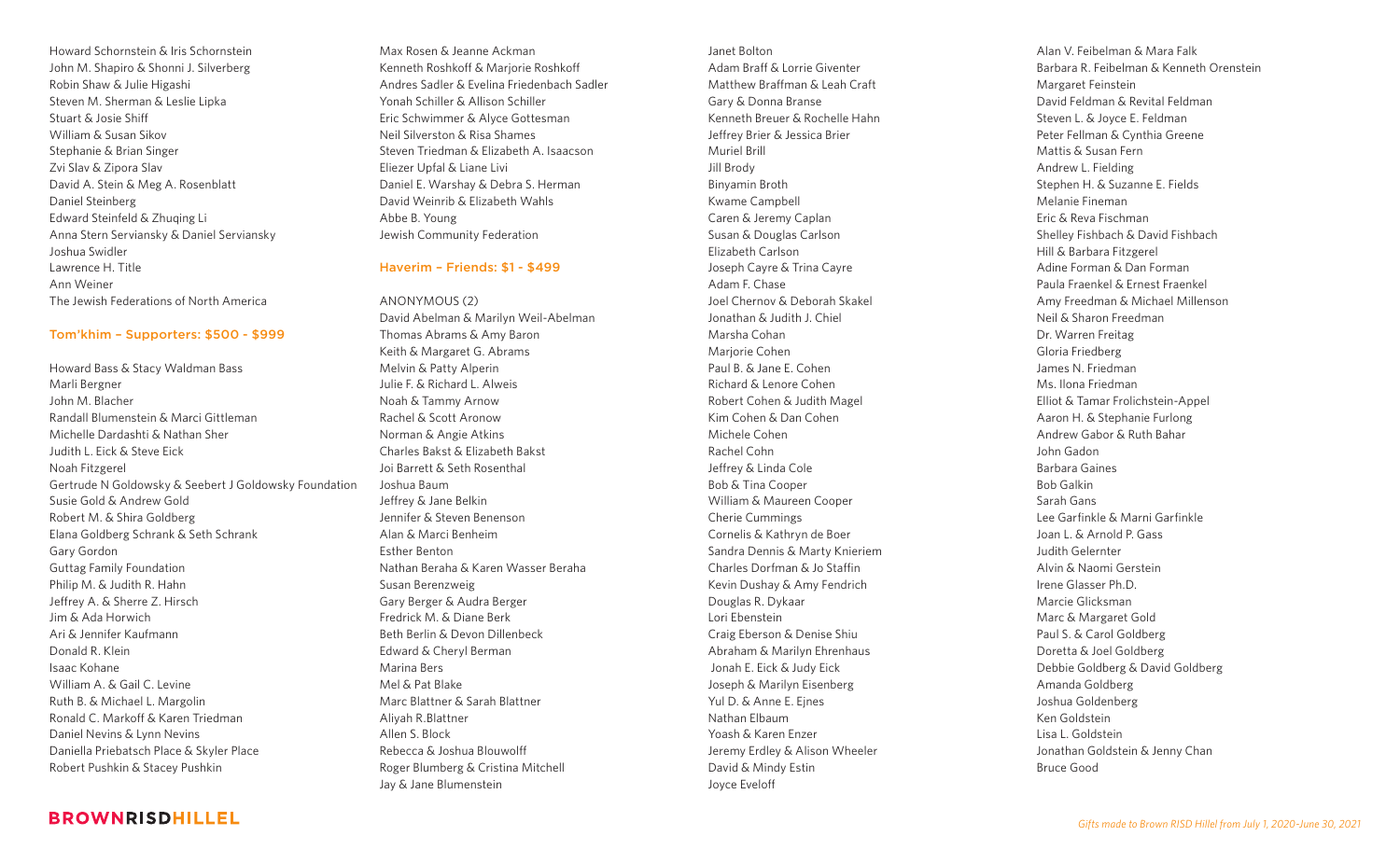Robert P. & Rae Jean B. Goodman Michael & Audrey Goodman Nina Gordon & Leo Walinsky Linda Kaufman Grabiner & Fred Grabiner Marjorie Neifeld Grayson & Paul Grayson Keith Reed Greenbaum Stanley Greenberg & Carolyn Kessler Greenberg Lauren B. & Seth M. Greenberg Carolyn L. Greenberg Adam Greenman Lawrence & Ellen Gross Warren H. Haber & Darlene A. LeFrancois Samuel Hainbach Diane Halivni Elisabeth & David Harris Dina Hellerstein & Joshua Metzger Judith Hellerstein & Phillip Swagel Neil Hirschfeld Rachel Hochheiser Schwartz & Scott Schwartz Felisa Honeyman Christopher Howard Harold Hurlich Marsha Hyman Michelle Imber Matthew R. & Julie Pam Israel Ian Jacobson James Janover & Marcy Sandler Ruth Jarmul & Irvin Rosenthal Karen Jerome & Jonathan Eig Yael Kalman Jane Louise Kanarek & Andy Halpert Sheila Kane Joelle & Andrew Kanter Ilene Kass Joel Katz Judith M. Kaye & Bruce A. Phillips Lawrence & Toba Kerson Gary & Rae Kerzner Martin Kinrose & Karen Kinrose Ira & Emily Kirschenbaum Benjamin C. & Adrienne H. Kirschenbaum Brian & Risa Kirschner Stephen & Mona Klaber Stuart Klein

Miriam Kobliner Barbara & Alan Kotin Morris Kotler & Marcia Kotler James Kraemer Dr. Eliza Kreiger Peter E. Kretzmer Edward Krigsman Barbara B. Kritz Rosalind E. & John Ladd Joshua Lansky Steven Lasaine & Jolene Lasaine Michelle Lawson Susan & Edward Ross Levin Martin & Ellen Levine Emily Squires Levine & Ron H. Levine Jesse Levine Phillip G. & Roberta E. Levy Rachel Alexander Levy & Jeff Levy Allan C. Lichtenberg & Toby E. Lazarus Daniel & Judith G. Lichtin Tina Lieberman-Cohen Janice C. & Robert A. Linett Loretta Lipka Donna Little Joel Litvin & Lisa Litvin Sari R. London & Brian S. Wolkenberg Theodore S. Lowitz Joshua & Ricki Lowitz Aron Lukacher & Saundra L. Schoicket Daniel E. Macks & Joyce Garcyznski Michele Madansky & Travis Mowbray Marc Majzner & Jennifer Bernell-Majzner David E. & Alison Mandelbaum Joseph Marcus Charles Margolis Aleta Margolis & Michael Brodsky Gregory S. & Roann S. Markel Lev & Eliana Meirowitz Nelson Sydney Menzin Janet Meyers & Mark Pollak Michael & Laura Miller Sophie Miron & Jawxillion Loeb Bradley Moskowitz & Diane Lowenthal David G. & Diana B. Muller Gilad Muth

Bernard Nadboy & Marian Chamow-Nadboy Simon Nemzow Network for Good Bruce Noble & Marsha Friedman Noble Debra Nussbaum Cohen Ruth & Lawrence Page Joshua Parker Robert & Marjorie Pelcovits Evan Pelz & Sophie Felder Elliot M. & Deborah F. Perlman Russell Pillar Richard & Judith Plotz Gary Podorowsky Lewis Polishook & Susan Sapiro Amy & David Pollack Seth Poloner & Shoshana Poloner Neal Poole Anita & Ken Rabinoff-Goldman Paula Rackoff Samuel & Sandra Rapoport Meryl Smith Raskin & Raymond Raskin Howard M. & Robin Reisman Lauren Resnick & David Croonin Marlene Rimsky Judith & Arthur Robbins Laurie Robinson Ellen & Marty Rogoff Lee & Donna Rosen Paul & Rachel Rosenfield Jay N. & Judith A. Rosenstein Franklin Ross Fred A. & Sally S. Rotenberg Julie L. Roth & Justus N. Baird Jeremy & Aviva Rothman-Shore Robert & Elsa Rubenstein Rebecca & David Russo Sasha Salama Weingard & Craig Weingard Lee S. & Diane Saltzberg Robert Samors & Ann Tutwiler Robert A. & Melissa K. Saperstein Joel D. Scheraga Iris Schor & Chen Schor Liz Schwartz Ms. Rachel Schwartz Margie Segal

Jeremy Selengut & Jessica Sunshine Jamie Shanker Danny Shapiro & Max Chaiken Sheryl Shapiro Bassin & Eric Bassin Brian & Sheila Shaw Ira & Debra Shelkowitz Richard & Naomi Shore Mr. Benjamin Shteinfeld Aleksandr & Larisa Shteynberg Arnon Siegel Jonathan J. & Faye P. Silbermann David Silver Lawrence Silverman Rebecca Simons Cheryl Singer Barbara Singer Margery Smith Maidman & Robert Maidman David Snitkoff & Leah Oppenheim Laurence T. & Joan Ross Sorkin Jonathan Stark & Jennifer Stark Stecher Family Foundation Jack Steinberg & Sharon Weinstock Merril L. Stern Elizabeth Stoll & David Schwartz Helene Strauss Jane & Joel A. Strom Sylvia & Philip Sunshine Leora Tanenbaum Adam Teller & Rachel Rojanski George & Sydney Torrey Yvonne D. Tropp Norman Turkish David Vexler Adam Waters Barry K. & Susan W. Waters Floyd Weil Carol Weinbaum Charles & Joanne Weinberg Marjorie Gordon Weiner & Roy Weiner Scott Westerfield & Ed Miskevich Devra A. Wexler & Jesse Pritts David Widzer & Karen Loewy Maeve Wiesen Jack Wolfsohn

### **BROWNRISDHILLEL**